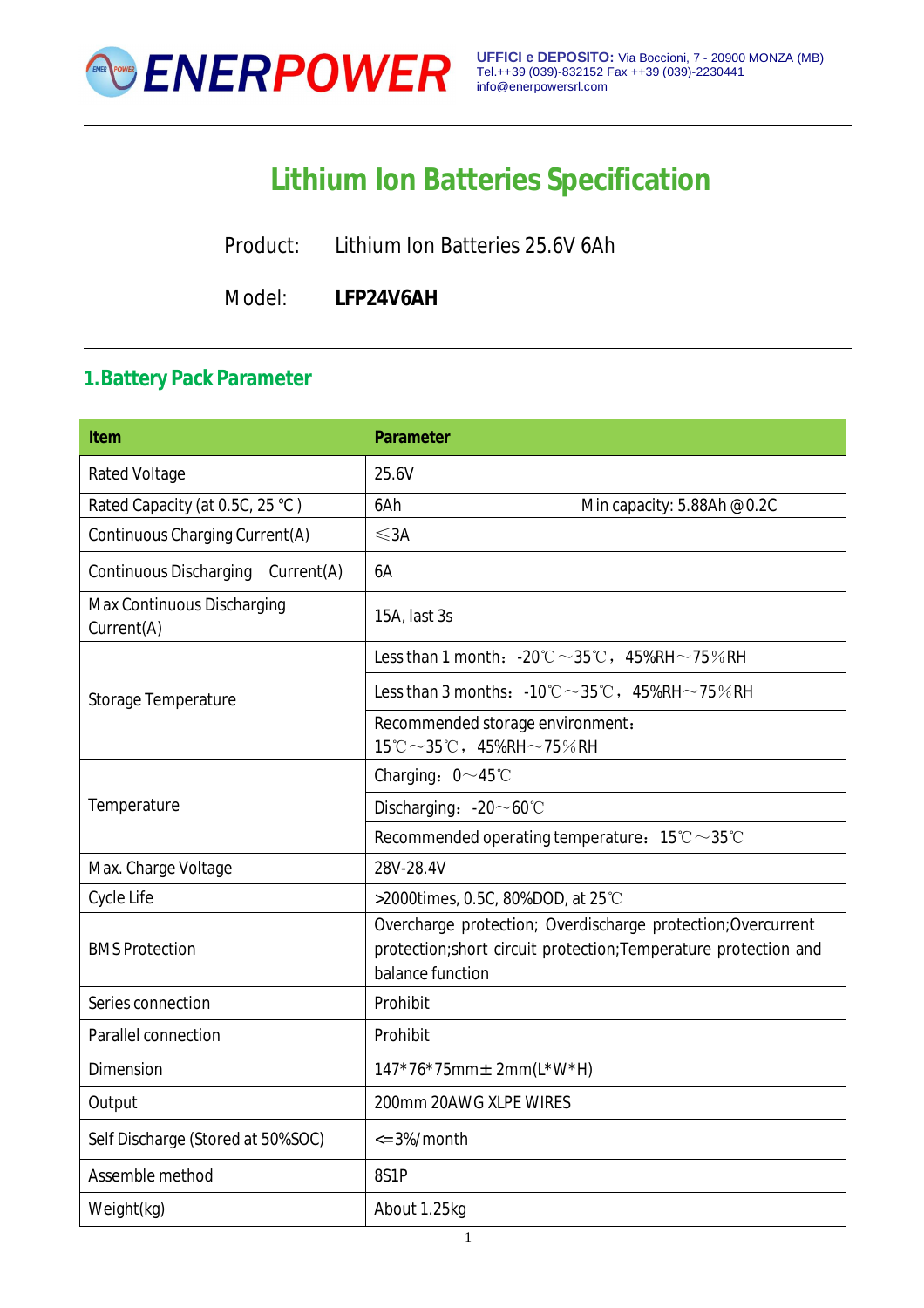

**UFFICI e DEPOSITO:** Via Boccioni, 7 - 20900 MONZA (MB) Tel.++39 (039)-832152 Fax ++39 (039)-2230441 [info@enerpowersrl.com](mailto:info@enerpowersrl.com)



## **2.Single cell dimensions**





#### **3.BMS Parameter**

| <b>Item</b>                   | <b>Content</b>                    | <b>Criteria</b>  |
|-------------------------------|-----------------------------------|------------------|
| Charge and discharge port     |                                   | Shared           |
| <b>Normal current</b>         | <b>Charge current</b>             | ≤3A              |
|                               | Discharge current                 | ≤6A              |
| <b>Over charge Protection</b> | Over charge protection voltage    | $3.75 \pm 0.03V$ |
|                               | Over charge protection delay time | $\leq 1.5s$      |
|                               | Over charge release voltage       | $3.55 \pm 0.05V$ |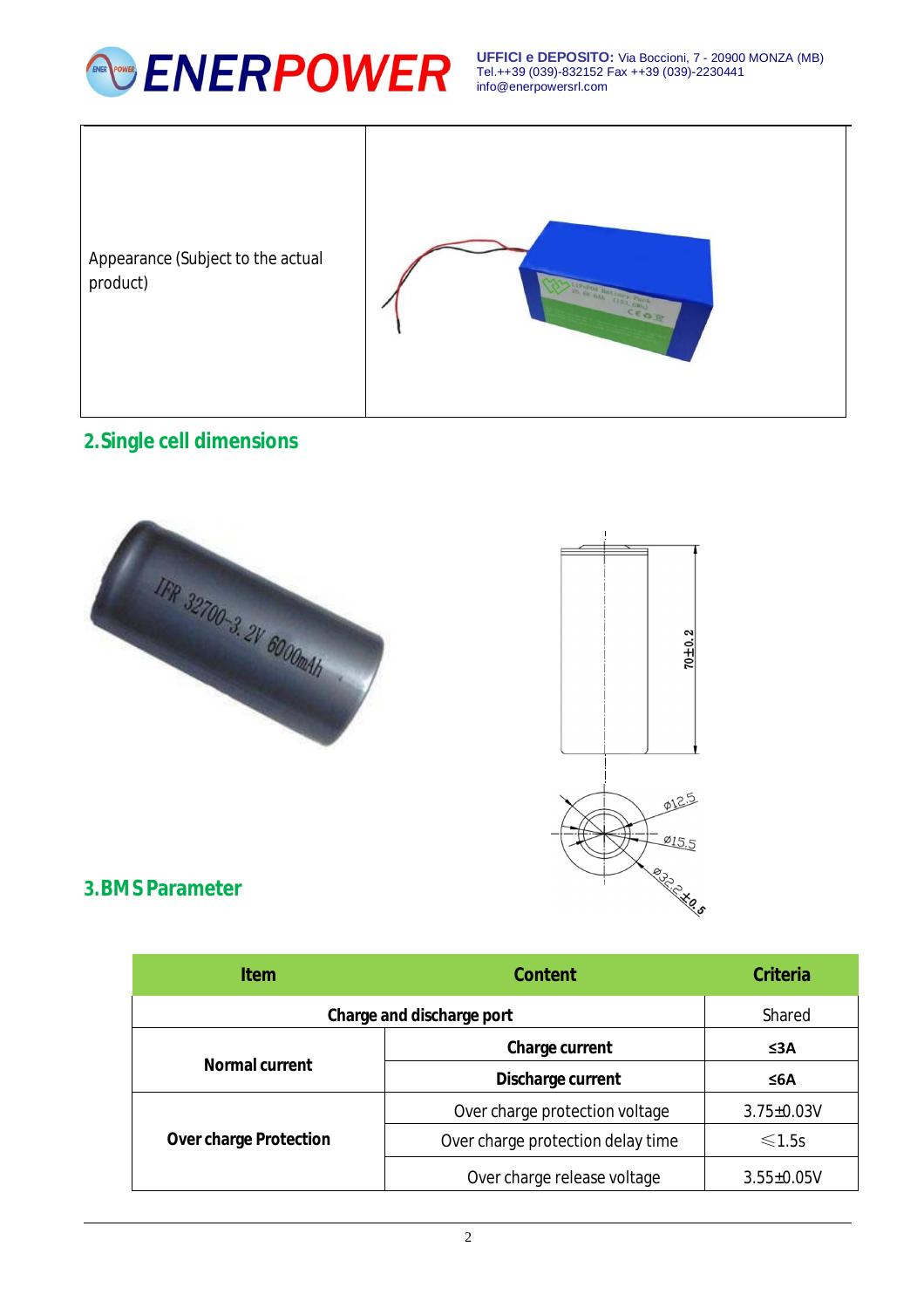

**UFFICI e DEPOSITO:** Via Boccioni, 7 - 20900 MONZA (MB) Tel.++39 (039)-832152 Fax ++39 (039)-2230441 [info@enerpowersrl.com](mailto:info@enerpowersrl.com)

| Over discharge protection                   | Over discharge protection voltage                                | 2.2V±0.08V                   |
|---------------------------------------------|------------------------------------------------------------------|------------------------------|
|                                             | Over discharge protection delay time                             | $\leq 1.5s$                  |
|                                             | Over discharge release voltage                                   | 2.7V±0.1V                    |
| <b>Discharge Over current</b><br>protection | Discharge over current protection<br>$1_{st}$<br>current         | $40 \pm 10$ A                |
|                                             | 1 <sub>st</sub> Discharge over current protection delay<br>ltime | $\leq 1.5s$                  |
|                                             | 1 <sub>st</sub> Discharge over current release condition         | Cut load                     |
|                                             | 2nd Discharge over current protection<br>current                 | $80 \pm 20$ A                |
|                                             | 2nd Discharge over current protection<br>delay time              | $\leq$ 200ms                 |
|                                             | 2nd<br>Discharge<br>release<br>current<br>over<br>condition      | Cut load                     |
| Charge over current protection              | Charge the over current protection current                       | $10A \pm 2A$                 |
|                                             | delay time                                                       | $\leq 1.5s$                  |
|                                             | Charge over current release condition                            | Remove charger               |
| <b>Short circuit protection</b>             | yes, pls don't short-circuit the electrodes                      |                              |
| <b>Short circuit release</b>                | Remove short circuit                                             |                              |
|                                             | Charge and discharge high temperature<br>protection temperature  | 75°C ±5°C                    |
|                                             | Charge and discharge high temperature<br>protection release      | $65^{\circ}C \pm 5^{\circ}C$ |
| Cell balance voltage                        | 3.5V                                                             |                              |
| <b>Balance current</b>                      | $35 \pm 10$ mA                                                   |                              |
| <b>Balanced opening condition</b>           | Charge, cell balance open voltage<br>difference 30mV             |                              |

#### **4. Certifications:**

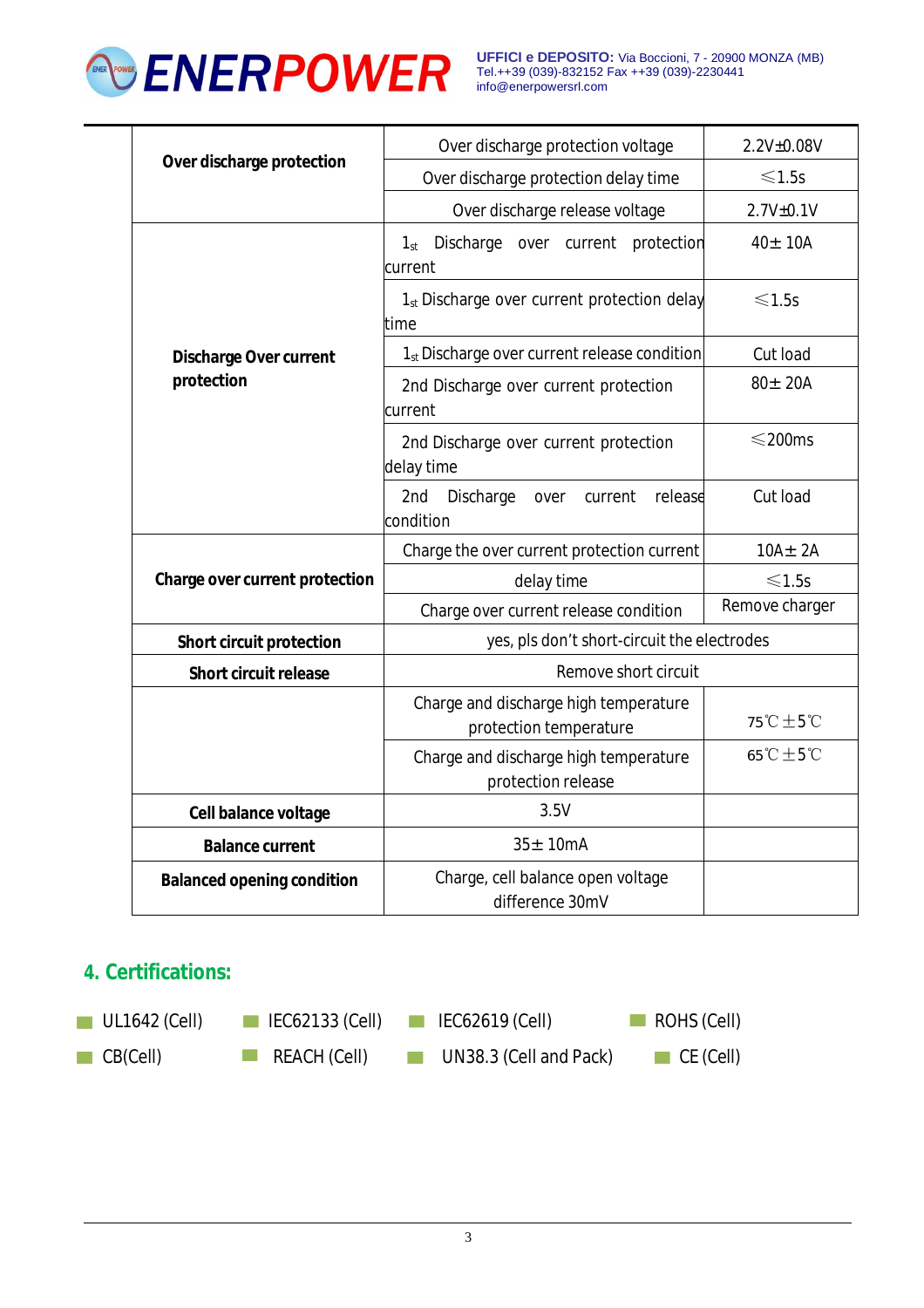



#### **5. Features**

- $\blacksquare$  Higher qualified cylindrical cell: UL1642, IEC62133, CB listed with Cycle life more than 3000 times and excellent consistency. Cell and pack are produced by ourselves. We can control quality from cell to pack.
- Stronger BMS:

Can protect battery from overcharge, overdischarge, overcurrent, high temperature, short-circuit and have balance passive function.

100% Cycle test:

All battery packs are 100% cycle tested (Fully Discharged→Fully Charged→Fully Discharged→ 50% Charged) before package.

**Unique tracking number:** All battery packs print an unique number in the case side for quality tracking.

#### **6. Storage and Transportation**

- 1.Based on the character of cell, proper environment for transportation of LiFePO4 battery pack need to be created to protect the battery.
- 2.During transportation, 50% SOC must be kept to ensure that short circuit, appearance of liquid in the battery or immersion of battery in liquid never occur.
- 3. Battery should be kept at -20°C  $\sim$  45°C in warehouse where it's dry, clean and well-ventilated.
- 4.During loading of battery, attention must be paid against dropping, turning over and serious stacking.

#### **7. Warning and tips**

In order to prevent the battery leaking, getting hot and exploding, please pay attention to preventing measure as following: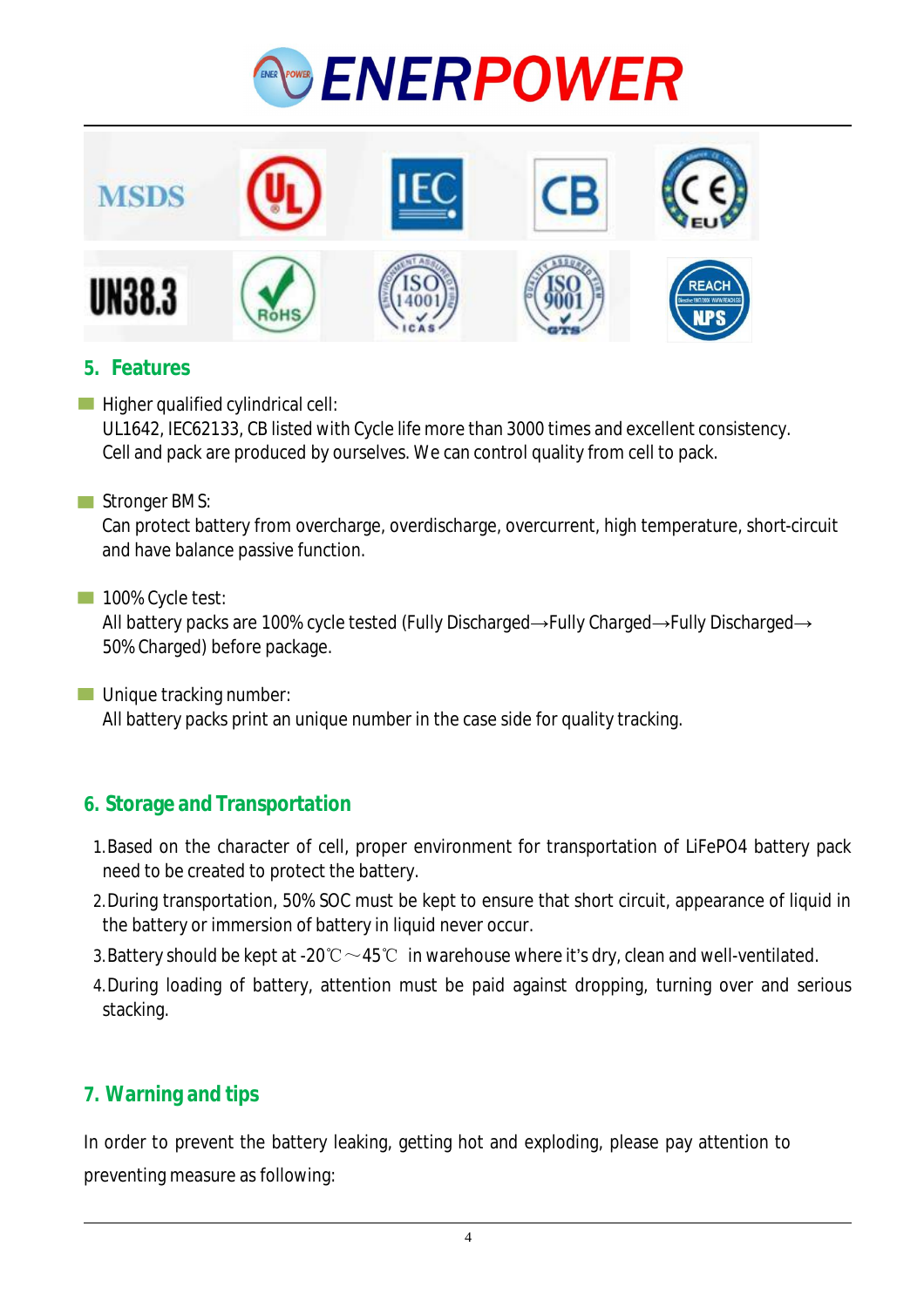

### **Warning!**

- Never throw the battery into water, keep it under dry, shady and cool circumstance when notuse.
- Never upside down the positive and negative.
- Never connect the positive and negative of battery with metal.
- Never ship or store the battery together with metal
- Never knock, throw or trample the battery.
- Never cut through the battery with nail or other edge tool.

#### **Tips!**

- Never use or keep the battery under the high temperature. Otherwise it will cause battery heat, getinto fire or lose some function and reduce the life. The proposed temperature for long-term storage is 10-45℃.
- Never throw the battery into fire or heating machine to avoid fire, explosion and environment pollution; Scrap battery should be handled by the recycle station.
- Never use the battery under strong static and strong magnetic field, otherwise it will destroy the protecting device.
- If battery leaked, the electrolyte get into eyes, please don't knead, please wash eyes by water and send to hospital. Otherwise it will hurt eyes.
- If battery emit peculiar smell, heating, distortion or appear any unconventionality during using, storage or charging process, please take it out from device or charge and stop using.
- Never cut the battery in socket directly; please use the stated charger when charging.
- Check the voltage of battery and relevant connectors before using the battery. It can't be